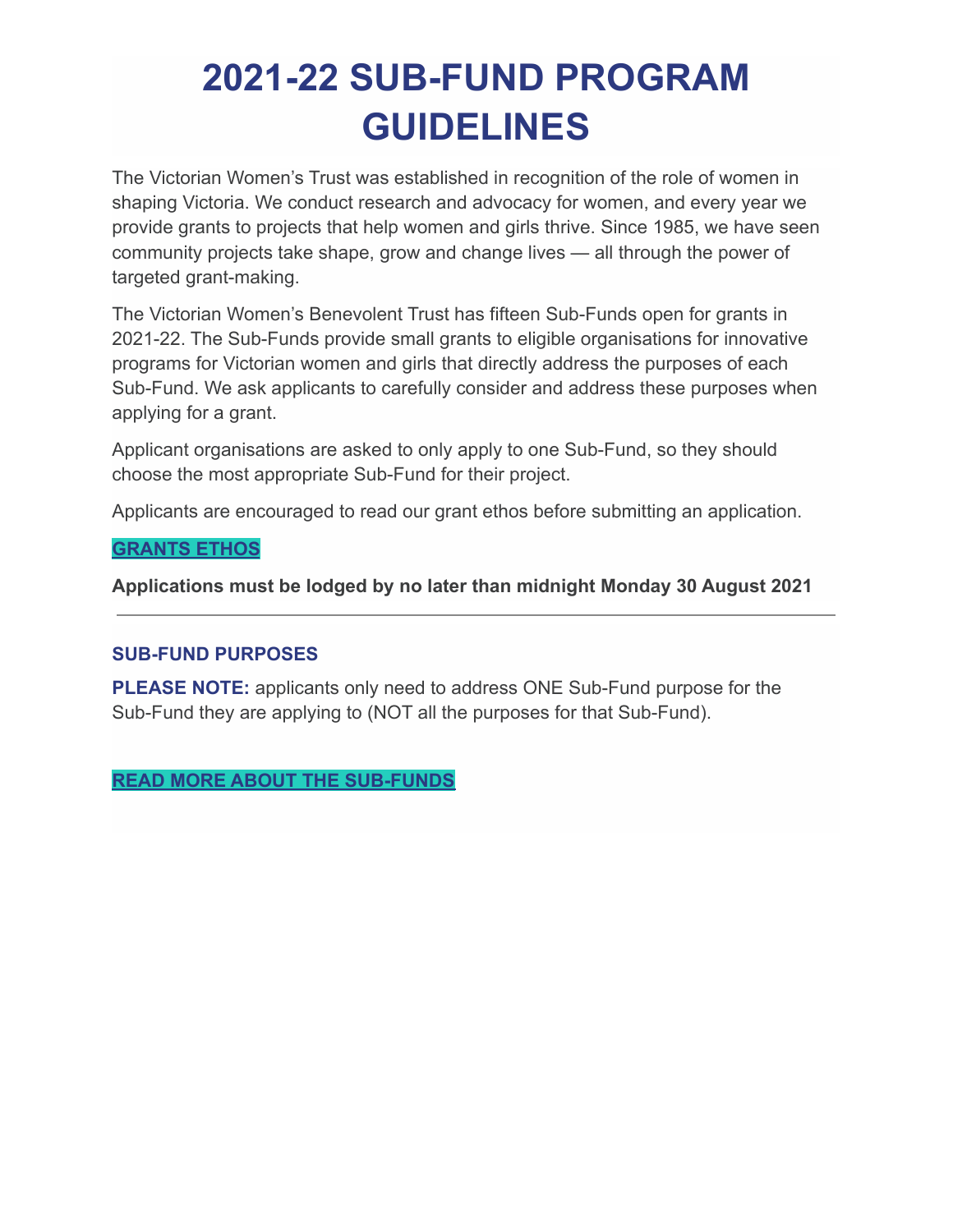| <b>FLEUR SPITZER SUB-FUND</b>                                                                                                                                                                                                                                                                                                                                              | <b>CON IRWIN SUB-FUND</b>                                                                                                                                                                                                                                                                                                                 |
|----------------------------------------------------------------------------------------------------------------------------------------------------------------------------------------------------------------------------------------------------------------------------------------------------------------------------------------------------------------------------|-------------------------------------------------------------------------------------------------------------------------------------------------------------------------------------------------------------------------------------------------------------------------------------------------------------------------------------------|
| Supports projects that:<br>increase the literacy, educational<br>opportunity and empowerment of<br>women and girls; or<br>identify and address barriers that<br>deny older women safety, security<br>and dignity.<br>In 2021 the Fleur Spitzer Sub-Fund will take<br>applications for grants of up to \$5,500.                                                             | Supports innovative social justice projects<br>that offer circuit breaking solutions to:<br>discrimination;<br>violence against women and<br>children; and<br>inequality of educational opportunity.<br>In 2021 the Con Irwin Sub-Fund will take<br>applications for grants of up to \$10,000, with<br>a total granting pool of \$13,500. |
| <b>CHRISTINE FRIDAY &amp; KATHLEEN</b><br><b>POOLEY SUB-FUND</b><br>Seeks applications from:<br>Aboriginal community organisations<br>for projects addressing the<br>education, health needs and housing<br>of Aboriginal women and girls in<br>Victoria.                                                                                                                  | <b>HUMANITAS SUB-FUND</b><br>Seeks applications from:<br>Women from African countries living<br>in Victoria, including those who are<br>refugees or asylum seekers,<br>enabling them to avail themselves of<br>educational, employment and other<br>economic opportunities in Australia.                                                  |
| In 2021 the Christine Friday and Kathleen<br>Pooley Sub-Fund will take applications for<br>grants of up to \$4,000.                                                                                                                                                                                                                                                        | In 2021 the Humanitas Sub-Fund will take<br>applications for grants of up to \$5,500.                                                                                                                                                                                                                                                     |
| <b>JAN WEBSTER AND SUE PETERSON</b><br><b>SUB-FUND</b><br>Supports project that works with:<br>women exiting prison;<br>educational and leadership<br>$\bullet$<br>opportunities for Aboriginal women;<br>and<br>pathways for women out of<br>homelessness.<br>In 2021 the Jan Webster and Sue Peterson<br>Sub-Fund will take applications for grants of<br>up to \$3,500. | <b>LOULA RODOPOULOS SUB-FUND</b><br>Makes grants to:<br>assist women recovering from<br>mental illness or other difficult<br>circumstances; or<br>support and enable programs which<br>encourage young and established<br>female writers.<br>In 2021 the Loula Rodopoulos Sub-Fund will<br>take applications for grants of up to \$4,500. |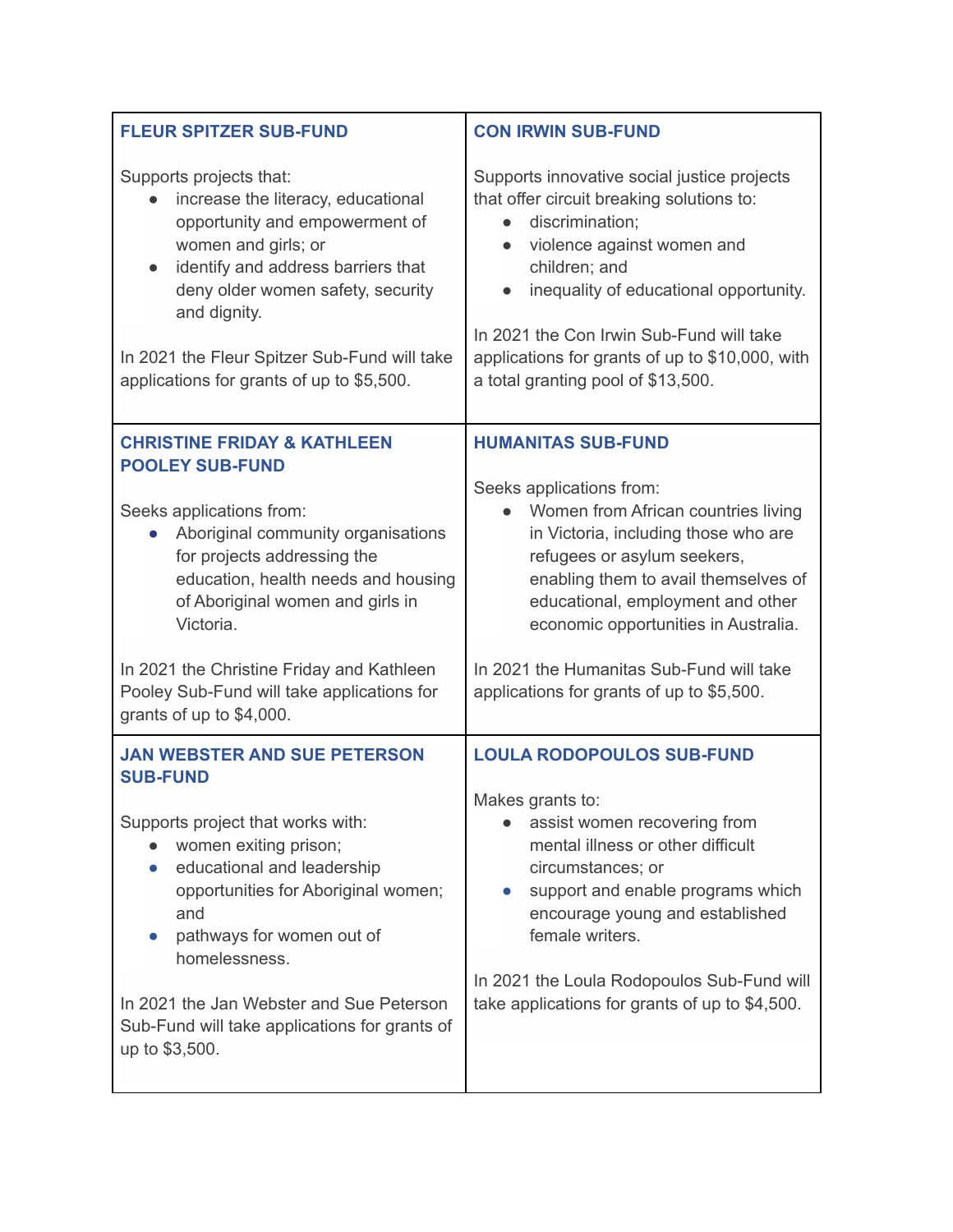| <b>FAY MARLES EQUAL OPPORTUNITY</b><br><b>SUB-FUND</b>                                                                                                                                                                                                                                                                                                                                                                                                                                                                                                                                                       | <b>ESSIE BURBRIDGE SUB-FUND</b>                                                                                                                                                                                                                                                                                                                                                                                                                                                                     |
|--------------------------------------------------------------------------------------------------------------------------------------------------------------------------------------------------------------------------------------------------------------------------------------------------------------------------------------------------------------------------------------------------------------------------------------------------------------------------------------------------------------------------------------------------------------------------------------------------------------|-----------------------------------------------------------------------------------------------------------------------------------------------------------------------------------------------------------------------------------------------------------------------------------------------------------------------------------------------------------------------------------------------------------------------------------------------------------------------------------------------------|
| Supports projects that provide:<br>leadership training to increase young<br>women's working knowledge of<br>equal opportunity legislation,<br>structures and processes;<br>research that strengthens knowledge<br>$\bullet$<br>of loopholes and gaps in equal<br>opportunity legislation, with a view to<br>system improvement and policy<br>change; and<br>education and engagement on equal<br>$\bullet$<br>opportunity issues in workplaces,<br>and in the broader community.<br>$\bullet$<br>In 2021 the Fay Marles Equal Opportunity<br>Sub-Fund will take applications for grants of<br>up to \$6,000. | Supports projects that:<br>provide leadership and achievement<br>in cross-cultural understanding, and<br>strategies for combating racism;<br>promote values critical to a vibrant<br>$\bullet$<br>and non-racist society;<br>build bridges between European,<br>$\bullet$<br>Middle-Eastern and Asian cultures;<br><b>or</b><br>advance tolerance, compassion and<br>understanding in the community.<br>In 2021 the Essie Burbridge Sub-Fund will<br>take applications for grants of up to \$8,000. |
| <b>PRUE MYER SUB-FUND</b>                                                                                                                                                                                                                                                                                                                                                                                                                                                                                                                                                                                    | <b>ALMA &amp; ALBERT TIVENDALE SUB-FUND</b>                                                                                                                                                                                                                                                                                                                                                                                                                                                         |
| Supports projects for immigrants, refugees<br>and disadvantaged girls and young women<br>that:<br>provide them with positive mentoring<br>opportunities;<br>improve their academic and<br>educational outcomes; and<br>encourage their engagement and<br>participation in political life.<br>In 2021 the Prue Myer Sub-Fund will take                                                                                                                                                                                                                                                                        | The Alma and Albert Tivendale Sub-Fund<br>will fund projects which:<br>Support girls who are disadvantaged<br>in overcoming barriers to<br>participation in physical activities<br>such as sport and dance; and<br>foster imaginative community models<br>to assist women and their families<br>experiencing financial hardship due<br>to health and medical crises.                                                                                                                                |
| applications for grants of up to \$10,000, with<br>a total granting pool of \$14,500.                                                                                                                                                                                                                                                                                                                                                                                                                                                                                                                        | In 2021 the Alma and Albert Tivendale<br>Sub-Fund will take applications for grants of<br>up to \$3,000.                                                                                                                                                                                                                                                                                                                                                                                            |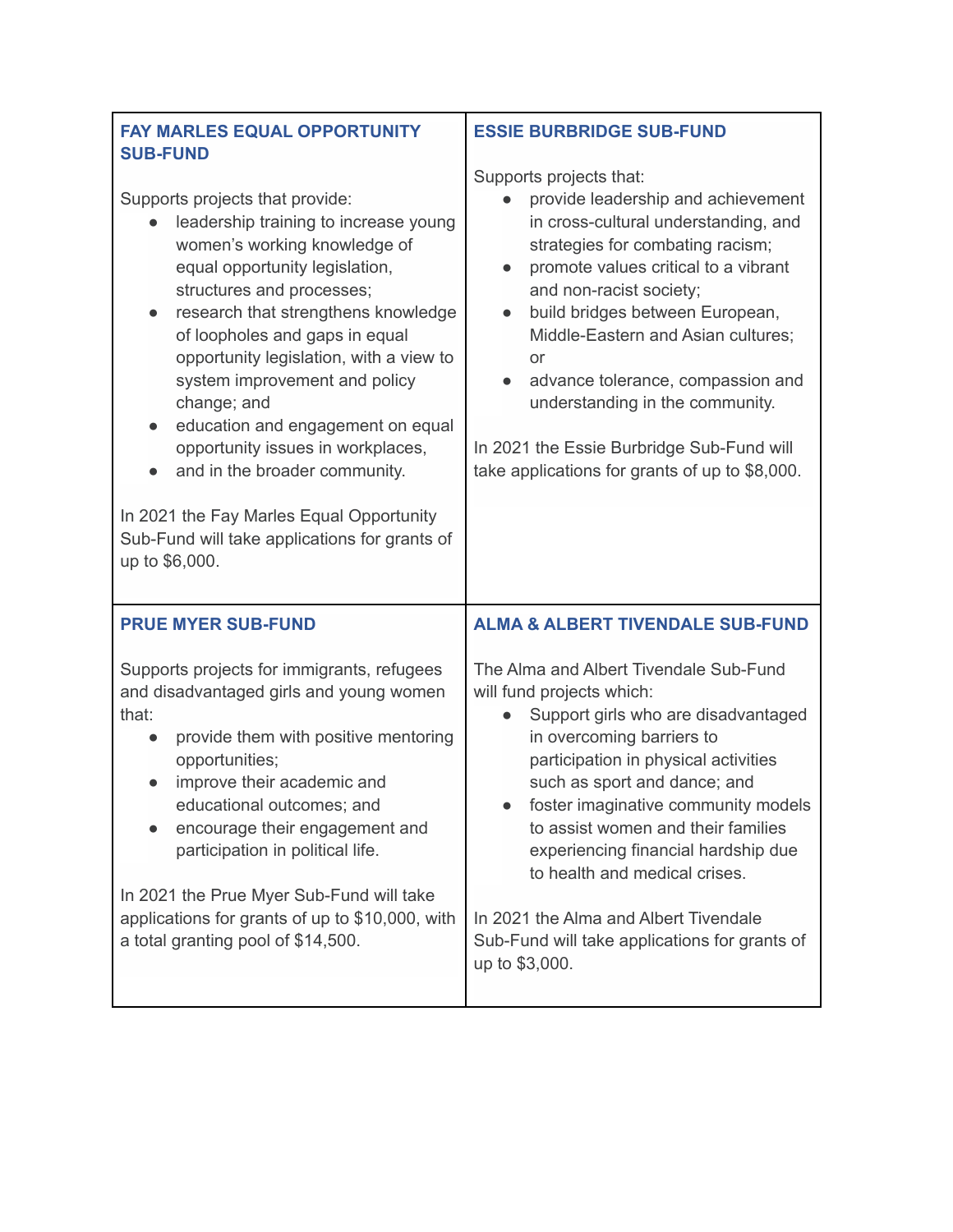| <b>JEAN MCCAUGHEY SOCIAL JUSTICE</b><br><b>SUB-FUND</b>                                                                                                                                                                                                                                                                                                       | <b>JOAN HUDSON SUB-FUND</b>                                                                                                                                                                                                                                                                                                                                                                                                                                                        |
|---------------------------------------------------------------------------------------------------------------------------------------------------------------------------------------------------------------------------------------------------------------------------------------------------------------------------------------------------------------|------------------------------------------------------------------------------------------------------------------------------------------------------------------------------------------------------------------------------------------------------------------------------------------------------------------------------------------------------------------------------------------------------------------------------------------------------------------------------------|
| Supports research projects that relate to<br>women in the areas of:<br>homelessness:<br>$\bullet$<br>poverty and family well-being; and<br>$\bullet$<br>strengthening local communities.<br>In 2021 the Jean McCaughey Social Justice<br>Sub-Fund will take applications for grants of<br>up to \$7,500.                                                      | Supports projects that provide:<br>positive and effective community<br>supports for mothers and their<br>children;<br>new and/or improved opportunities<br>for respite care for mothers of<br>children with high-need disabilities;<br>or<br>practical support for young women<br>$\bullet$<br>from less advantaged backgrounds<br>to access educational and academic<br>opportunities.<br>In 2021 the Joan Hudson Sub-Fund will take<br>applications for grants of up to \$6,000. |
| <b>RUTH OWENS &amp; KEVIN LYNCH</b><br><b>SUB-FUND</b>                                                                                                                                                                                                                                                                                                        | <b>SUPRIYA SINGH SUB-FUND</b>                                                                                                                                                                                                                                                                                                                                                                                                                                                      |
| The Ruth Owens and Kevin Lynch<br>Sub-Fund will support grassroots projects<br>that address and enhance educational and<br>employment opportunities for:<br>single women as parents; and<br>$\bullet$<br>refugee and migrant women.<br>$\bullet$<br>In 2021 the Ruth Owens and Kevin Lynch<br>Sub-Fund will take applications for grants of<br>up to \$3,750. | The Supriya Singh Sub-Fund will support<br>projects which:<br>financially empower women who<br>have experienced violence and<br>abuse; or<br>deepen our understanding and<br>communication of gender, money,<br>power and control in intimate<br>relationships.<br>In 2021 the Supriya Singh Sub-Fund will<br>take applications for grants of up to \$1,750.                                                                                                                       |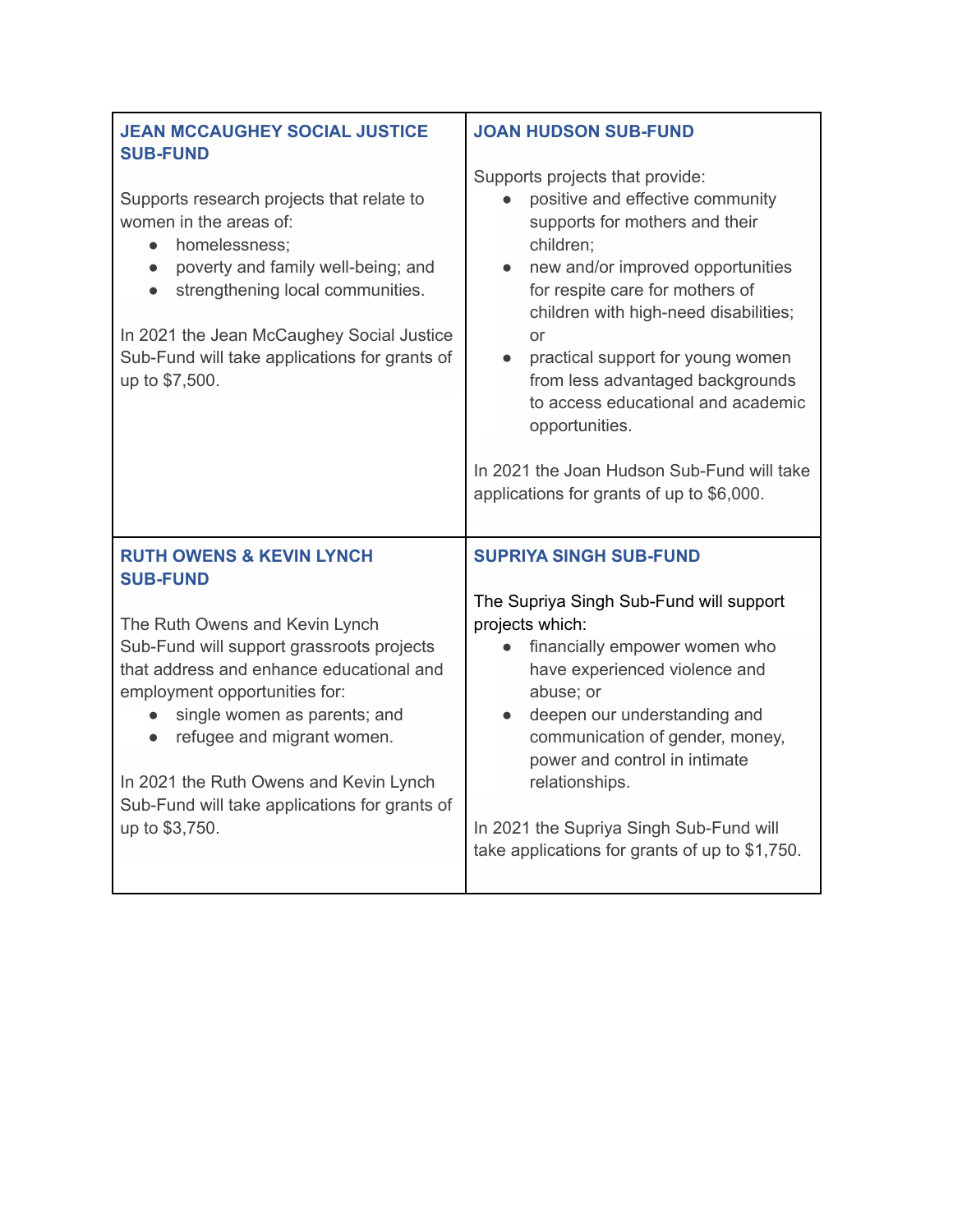| <b>UNION OF AUSTRALIAN WOMEN</b><br><b>SUB-FUND</b>                                                                                                                                                                                     |
|-----------------------------------------------------------------------------------------------------------------------------------------------------------------------------------------------------------------------------------------|
| The Union of Australian Women (Victoria)<br>Sub-Fund will receive applications from<br>Aboriginal organisations to fund projects<br>which address<br>Indigenous rights, leadership and<br>training for Indigenous girls in<br>Victoria. |
| In 2021 the Union of Australian Women<br>(Victoria) Sub-Fund will take applications for<br>grants of up to \$2,500.                                                                                                                     |

### **GRANT AMOUNT**

Grants can range from \$2,000 to \$10,000 depending on the Sub-Fund. Please see the grant amounts for each Sub-Fund, along with their purposes, in the table above. Please note that Trustees may aim to make multiple grants within a Sub-Fund's total disbursement amount.

### **APPLICATION TIMELINES**

Monday 19 July 2021 – Applications Open Monday 30 August 2021 – Applications Close at midnight *Decisions about successful applications are made by Trustees in November 2021.*

## **ELIGIBILITY AND EXCLUSIONS**

- The Victorian Women's Benevolent Trust cannot fund individuals.
- Grant applicants must be endorsed by the Australian Taxation Office for Item 1, Deductible Gift Recipient (DGR), and either Tax Concession Charity (TCC) or can prove that they would be charitable but for their connection with government (usually established by a letter from the ATO). Applicants must provide a copy of these endorsements, or a letter from the ATO, at the time of application.
- Eligibility is strictly limited to groups *that operate for charitable purposes and either provide relief of poverty, sickness, suffering, distress, misfortune, destitution or helplessness amongst Victorian women or operate for purposes beneficial to Victorian women*.